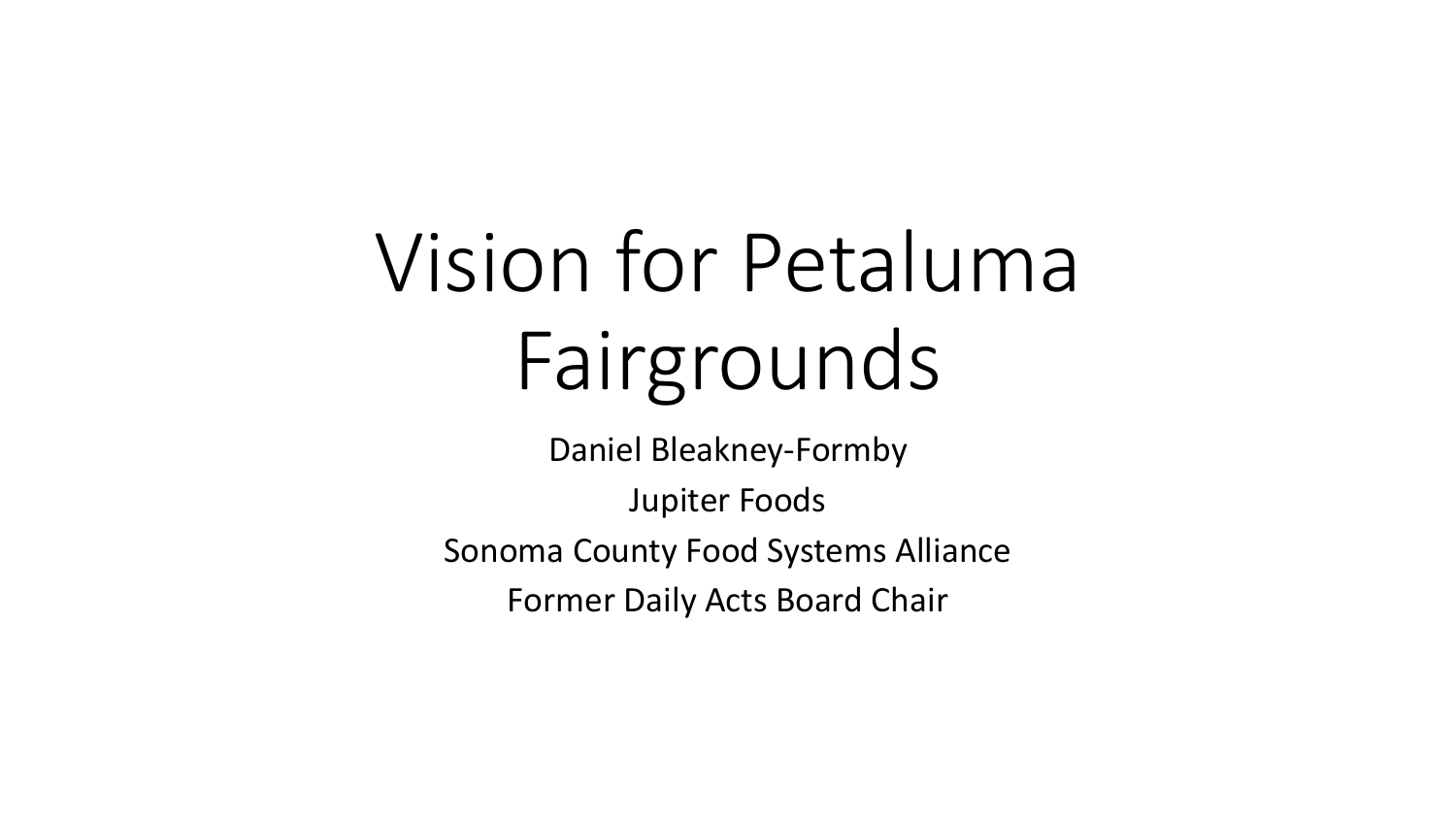## City Center/City Hub

- Multiuse property serving many Petaluma residents and visitors
- Food System and Fiber Shed education center
- Climate Action Hub
- Fair, speedway, conventions, sports events and entertainment venues
- Special event venue for private lease use
- Farmers' Market, Antique Faire, Car Shows
- Emergency Shelter Services
- Emergency Food Hub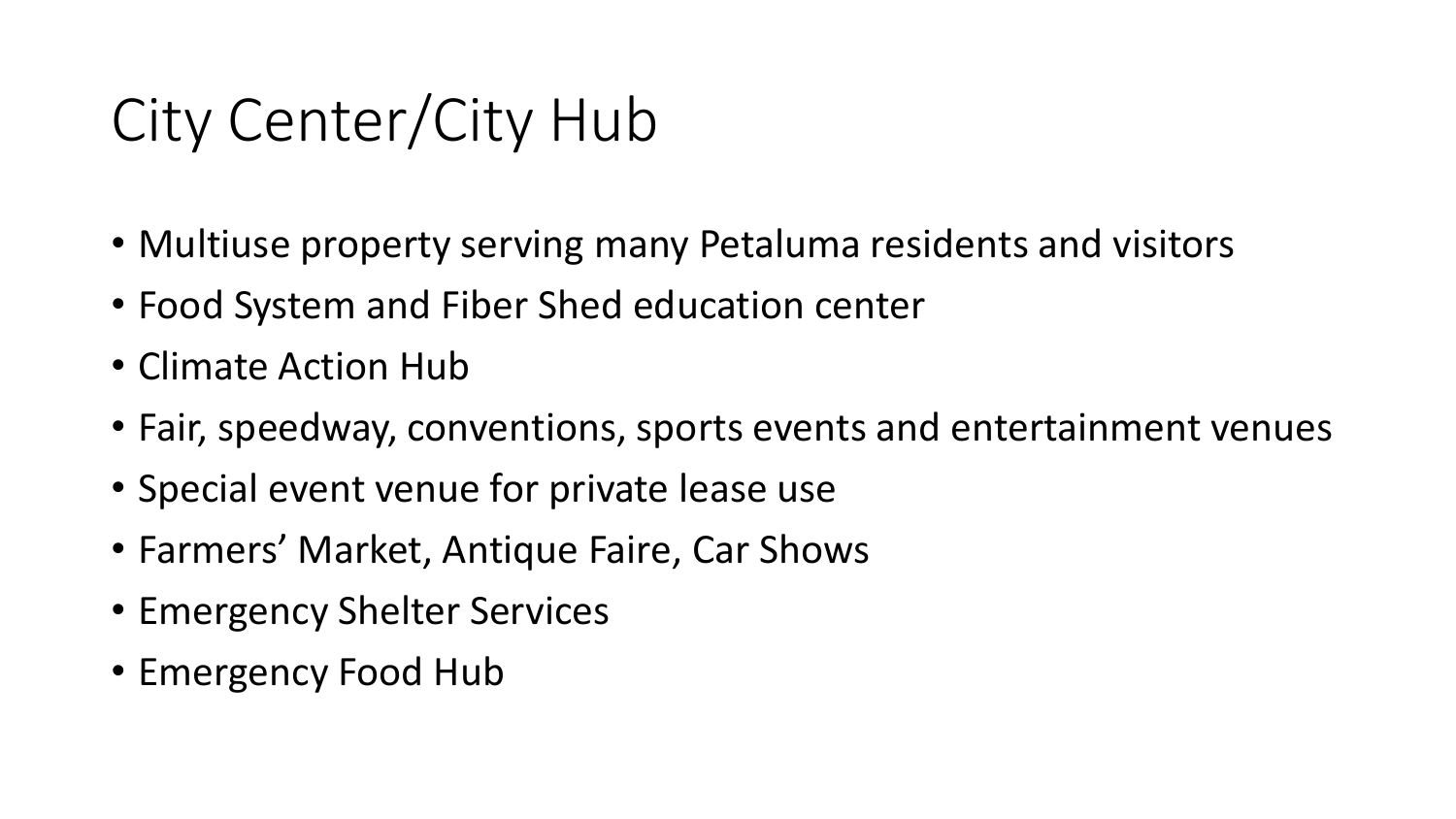#### Overview

- City Offices/City Hall
- AgriCultural Center
- Fair Venue
- Special Events Space
- Emergency Services Offices
- Non-Profit Lease Office Spaces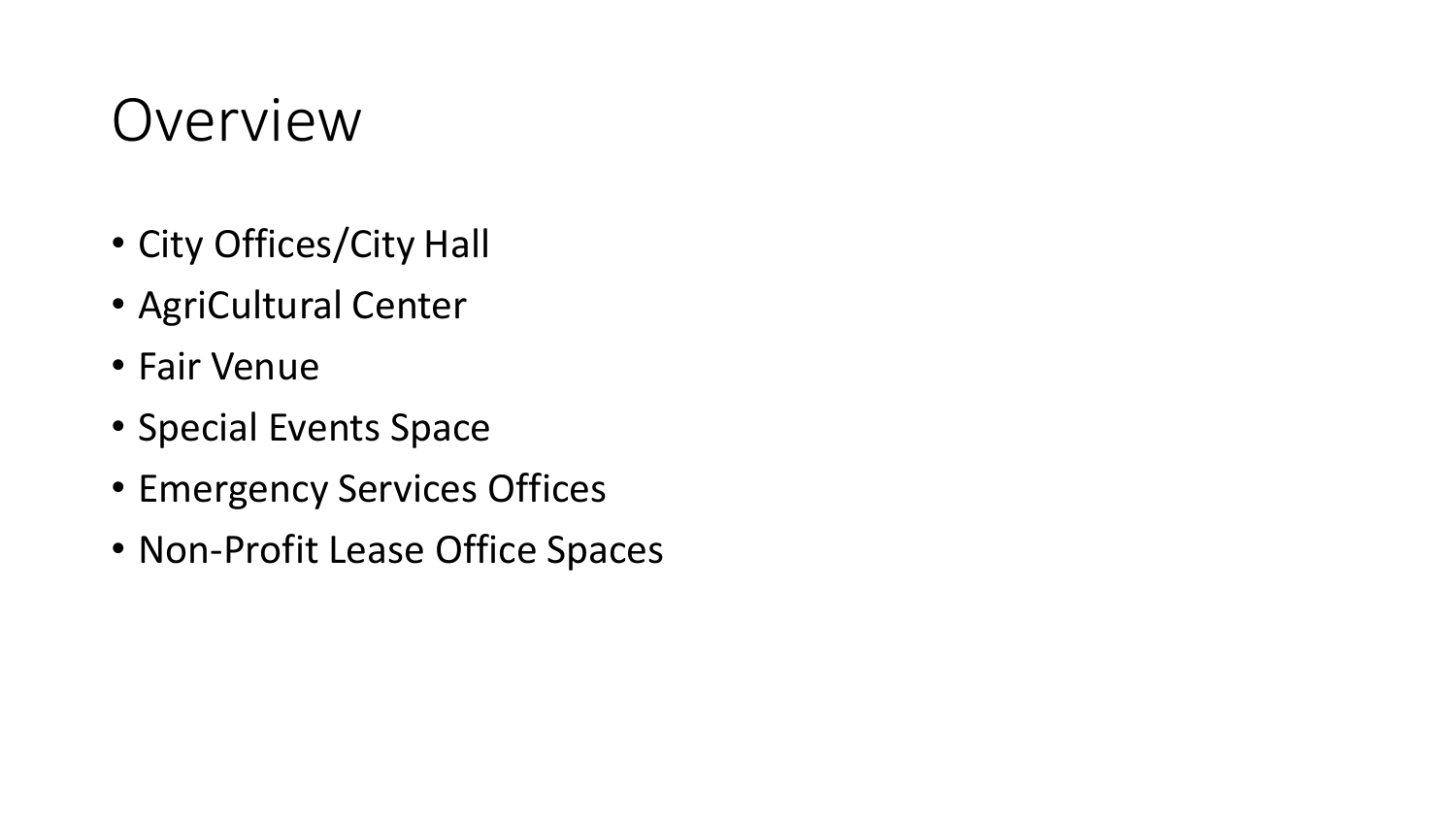### Resilience

- Promote the use of Public Land for Food Production and Community Gardens
- Promote Educational Opportunities with Farms, Ranches and Food Producers
- Sustainable water use and water conservation practices
- Support Public and Private Incentives for Food Production/Distribution
- Create an environment where wild life can flourish
- Tree lined avenues, gardens, parks, urban forests, green roofs and living walls create opportunities to clean the air and cool surfaces
- Combine density with greenery to enhance resilience on an urban scale.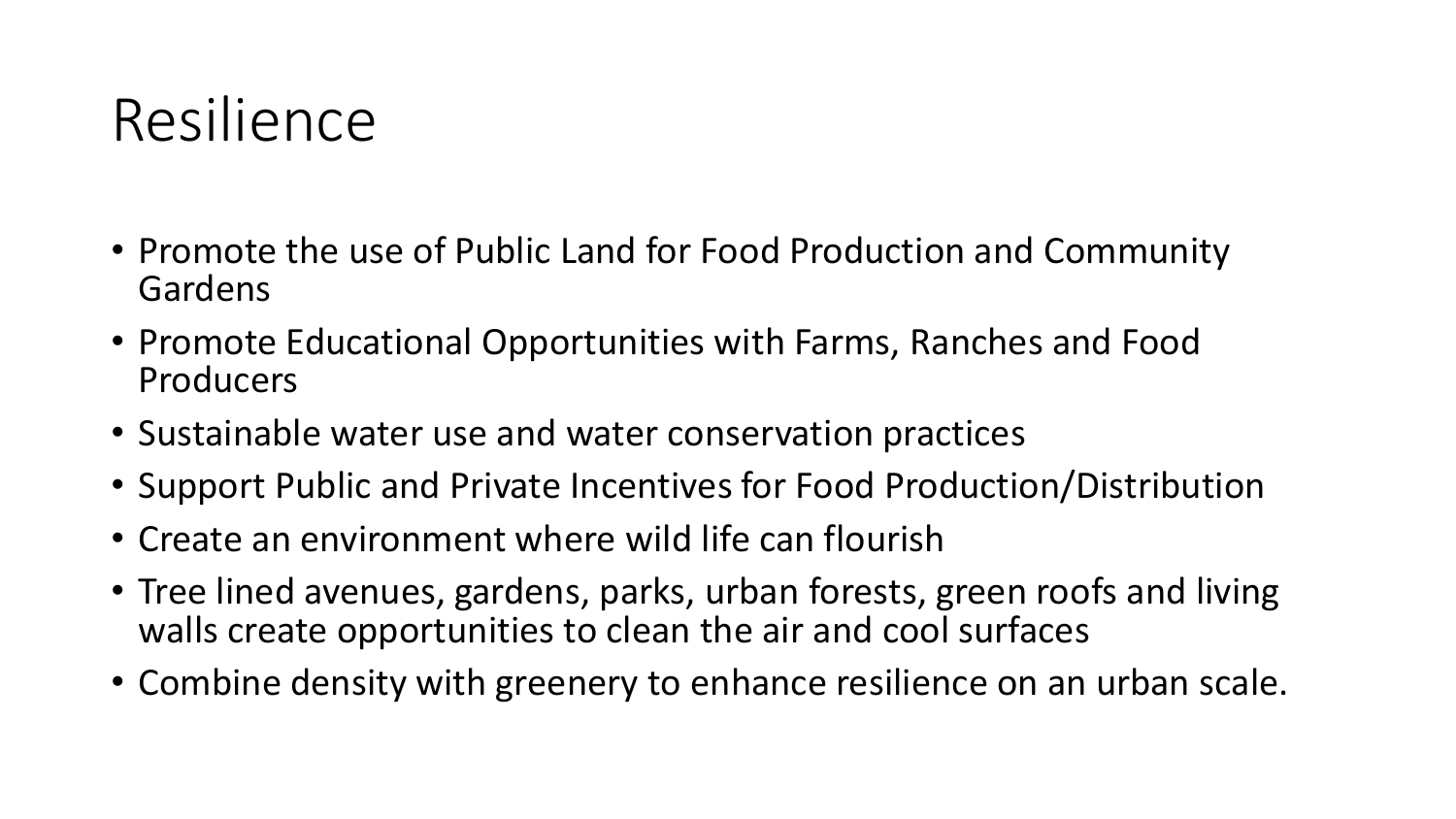### Encourage Resource Management

- Support Agricultural Practices that preserve and increase top soil and soil fertility and enhance riparian corridors
- Work towards sustainable water use and encourage water conservation practices
- Utilize gray water and rainwater catchment technologies
- Support and encourage heirloom livestock, crop and species diversity
- Enhance agricultural potential to mitigate and adapt to climate change
- Promote wild-life friendly design practices to increase biodiversity
- Combine density with greenery to enhance urban resilience.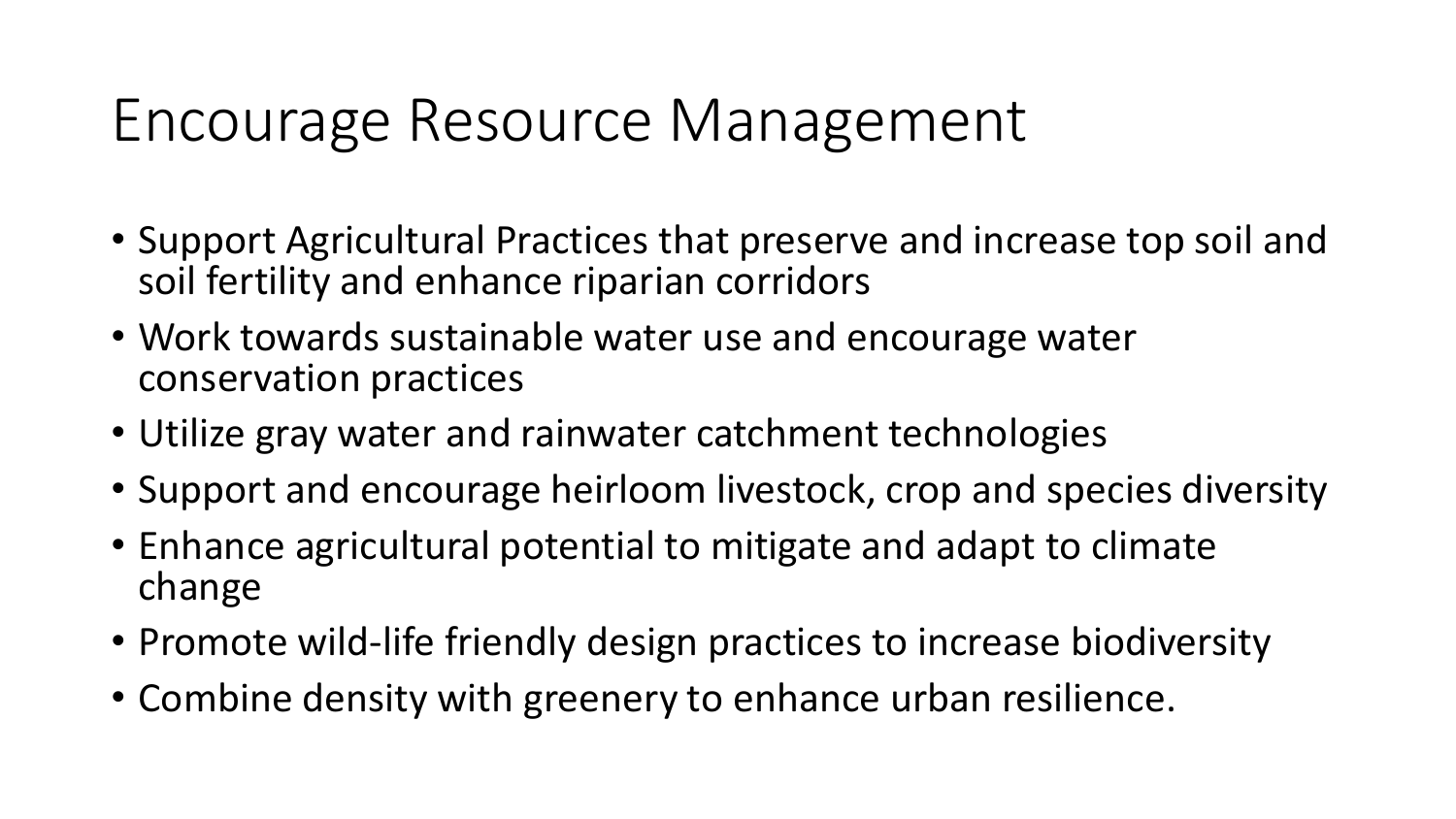## Redevelopment Opportunities

- City Offices/City Hall
	- Housing City Offices in the center of town rather than west side current location
	- Current location developed into high density housing
- AgriCultural Center
	- Space for agricultural related talks/workshops/seminars
	- Historical references to our agricultural legacy
	- Farmers' Market/Makers' Market
- Fair Venue
	- Exhibits, Entertainment, Rides, Locally focused and culturally appropriate food vendors
- Special Events Space
	- Antique Faire, Car Show, Garden Faire -moving these current events away from downtown
	- Combined with raceway/grandstand for more inclusive use of the current space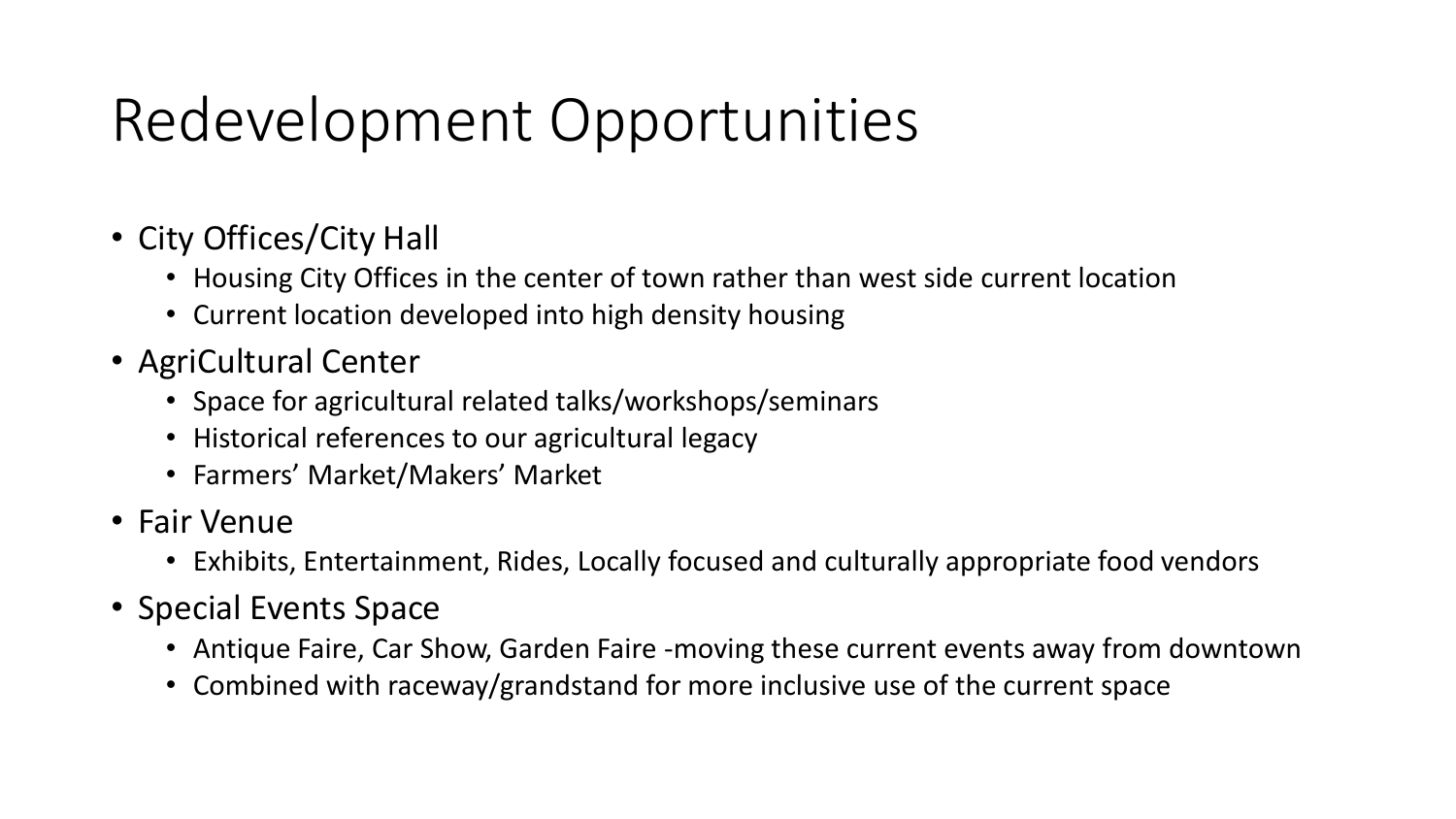- Emergency Services Offices
	- Fire and Police Executive Offices
	- 911 command center
	- This would ease current strain on existing stations
- Non-Profit Lease Office Spaces
	- Petaluma People Services/Rebuilding Together/Petaluma Education Foundation/and others